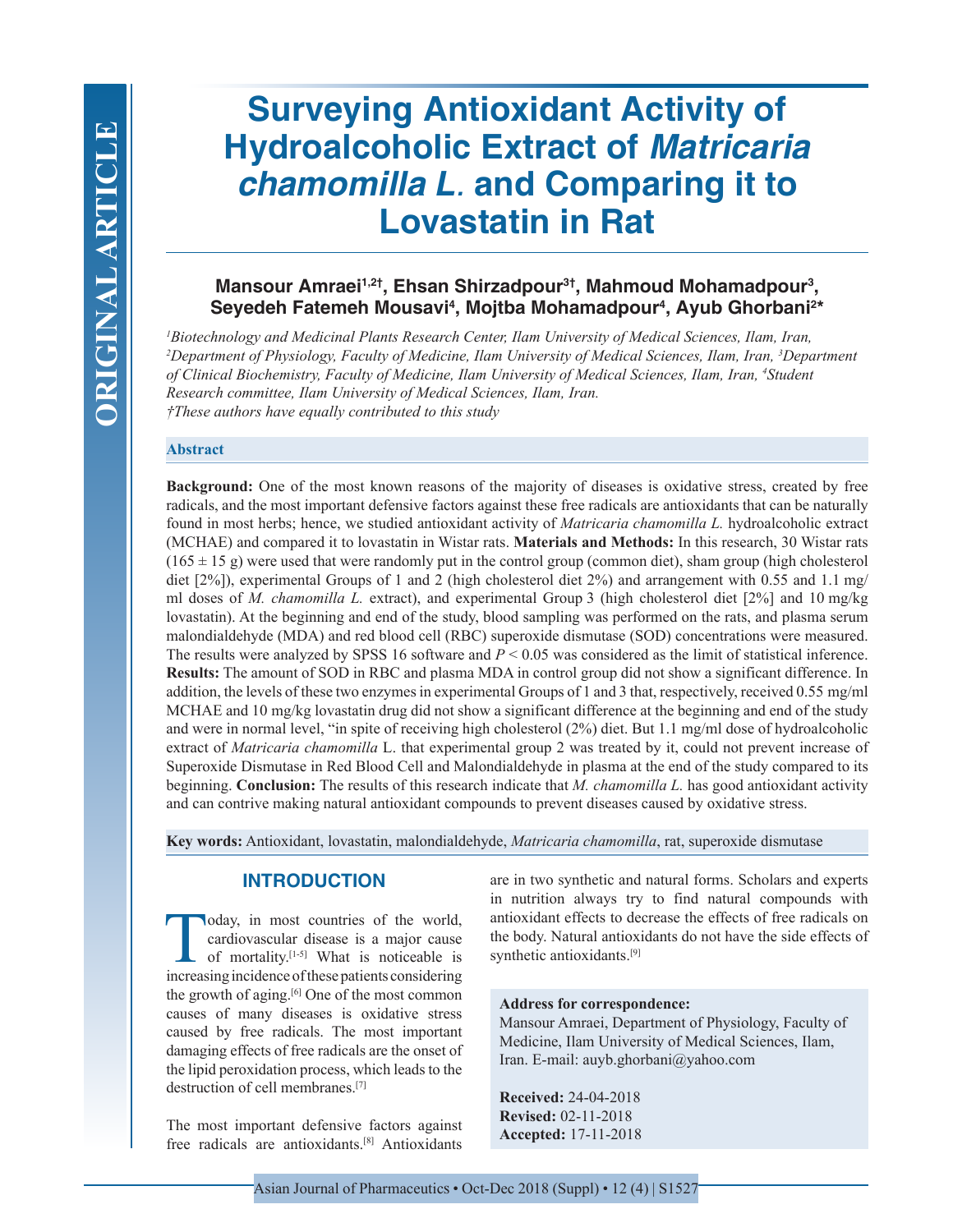Plants have natural compounds that, in addition to increasing the quality and nutritional value of the food, are used in other forms such as drinking, color, cosmetics, medicinal, and healing. Some plants have considerable natural antioxidants. Following their consumption, it has been observed that the antioxidant capacity of the plasma increases significantly.[10]

Positive effects of vegetative nutrition are related to the presence of polyphenolic compounds and special flavonoids in them.[11,12] Flavonoids are compounds that due to antioxidant activity protect the cells against the destructive effects of reactive oxygen species such as superoxide radicals.[12] Among these nutrients, we can refer to the extract of *Matricaria chamomilla L.* and its elements such as flavonoids.<sup>[13]</sup>

*M. chamomilla L.* (Chamomile) is one of the oldest known herbals and is a member of Asteraceae family.<sup>[14]</sup> Main and active chemical elements in chamomile flowers mainly include apigenin, quercetin, and luteolin flavonoids, and α-bisabolol terpenoids and its oxides and chamazulene.[15,16] Apigenin in *M. chamomilla* extract is a ligand for benzodiazepine receptor and, as a result, has anti-anxiety and relaxing effects and significantly decrease the delay in sleeping and contrary to diazepam does not result in paramnesia.<sup>[17]</sup> Quercetin has an inhibitory effect on monoamine oxidase A and therefore has a relaxing effect.<sup>[14,18]</sup> Chamomile extract and essential oil are considered as natural antioxidants.[19]

Considering the important role of natural antioxidant compounds in preventing cardiovascular disease, in this study, we surveyed the antioxidant activity of chamomile hydroalcoholic extract and its comparison with lovastatin in Wistar rats.

# **MATERIALS AND METHODS**

#### **Extraction**

After collecting chamomile plant from the plains around Ilam city and identification and scientific approval of it, we dried it in shadow and powdered it. Then mixed the powder with hydroalcoholic solvent and put it in incubator shaker machine for 3 days. Then, the extract was purified by Whatman paper and concentrated in the rotary device. By putting the concentrated extract in 30–40° dry heat machine, finally we obtained a dry extract.

Animals and treatment: In this experiment, we used 30 Wistar rats (165  $\pm$  15 g) purchased from Tehran Pastor Institute. Animals were kept in laboratory conditions in 23°C, 55 humidity and lighting cycle of 12 h light and 12 h darkness.

#### **Grouping**

The control group received a common daily diet. Sham group received high cholesterol (2%) diet. Empirical Groups of 1 and 2, in addition to high cholesterol diet (2%), were treated, respectively, by 0.55 and 1.1 mg/ml of *M. chamomilla* hydroalcoholic extract (MCHAE) and experimental Group 3 had high cholesterol (2%) diet and received 10 mg/kg lovastatin drug.

Blood sampling was performed on rats at the beginning, and the end of the study and the serum concentration of malondialdehyde (MDA) and superoxide dismutase (SOD) was measured using biochemical diagnostic kits.

The results were analyzed by SPSS 16 software, *t*-test and one-way analysis of variance. For each group of rats, the mean of variant levels was calculated as Means  $\pm$  SD. Limit of statistical inference was considered as *P* < 0.05.

## **RESULTS**

The results of this research indicate that the level of red blood cell (RBC) SOD at the end of the study in the sham group which had 2% cholesterol diet, had a significant increase compared to the beginning ( $P < 0.001$ ). It also had a significant increase in the second experimental group which received 1.1 mg/ml of MCHAE  $(P < 0.05)$ . However, in experimental Groups of 1 and 3 that were, respectively, treated by 0.55 mg/ml of *M. chamomilla* extract and 10 mg/kg lovastatin, SOD level in RBC did not show a significant difference at the beginning and the end of the study [Figures 1 and 2].

Furthermore, at the end of the study, there was a significant difference in plasma MDA level in the sham and experimental groups ( $P < 0.01$  and  $P < 0.05$ , respectively). This difference was not significant in experimental Groups of 1 and 3, despite a high cholesterol diet (2%).

## **DISCUSSION**

The present study showed that high cholesterol diet created a significant difference in antioxidant system of the rat and



**Figure 1:** Comparison of superoxide dismutase in red blood cell at the beginning and the end of the study in different groups (Data are explained as Means ± SD [*n*=6])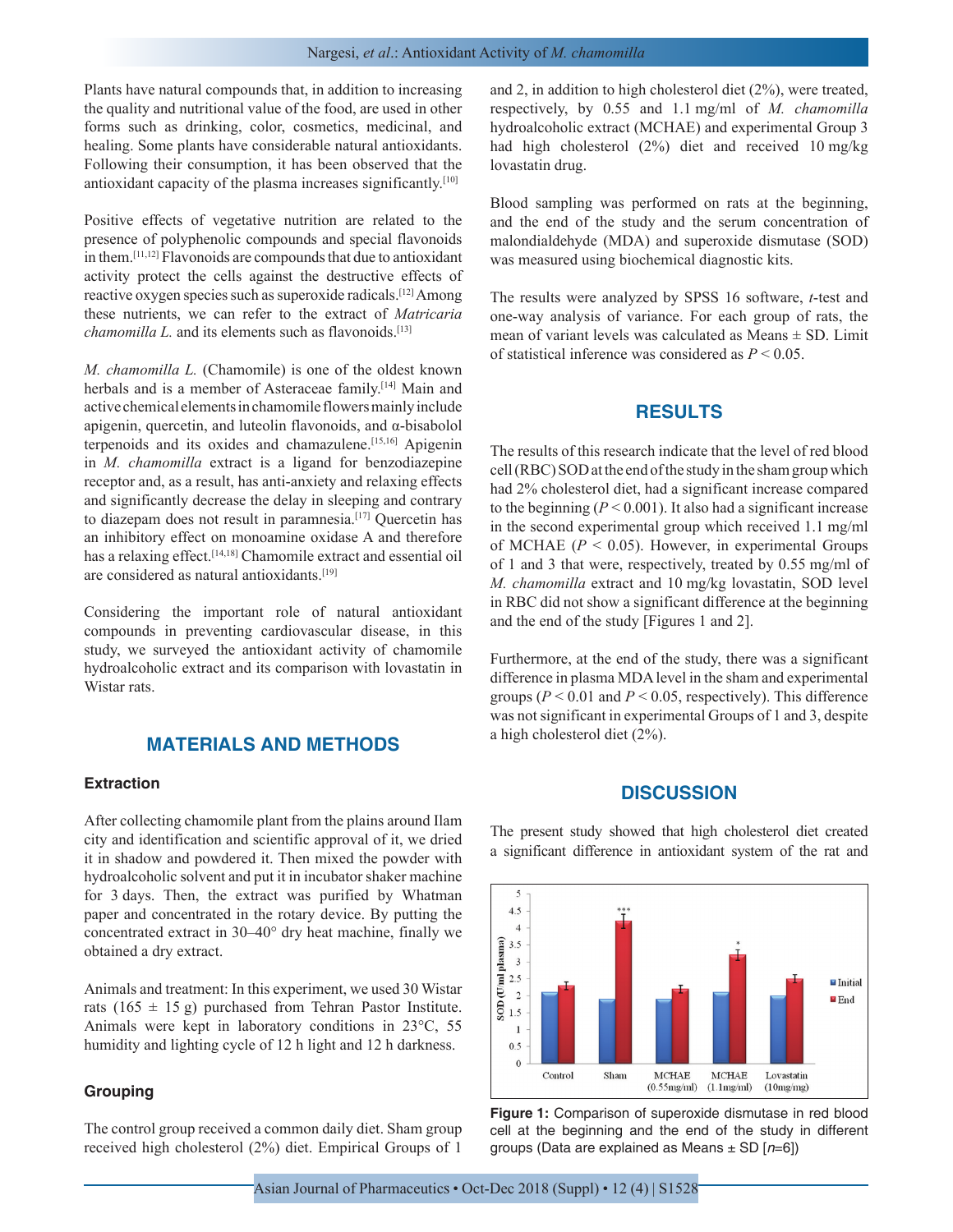

**Figure 2:** Comparison of plasma malondialdehyde at the beginning and the end of the study in different groups (Data are explained as Means ± SD [*n*=6])

increased serum MDA and SOD in RBC while prescribing MCHAE modified these changes and kept it in the normal range.

*M. chamomilla* is one of the plants in the Chrysopsis family, and many studies show its antioxidant properties and the presence of flavonoids in this plant.[14,20] Flavonoids can purify free radicals.[21] Phenolic compounds can give hydrogen atom from the aromatic to radical OH group to free radical and neutralize it.[22] Purification of free radicals by phenolic compounds is very important for their antioxidant property and can prevent the start of free radical chains, by breaking the reaction in these chains. Phenolic compounds apply their effect in the body of living creatures, probably by stimulating endogenesis antioxidant defensive system.[21-23]

A study performed by Papaioannou *et al*., titled "surveying phenolic compounds by antioxidant activity of *M. chamomilla L*.," indicated that two combinations of patulithic and rutin in this plant have strong scavenger effect on free radicals. Furthermore, these two compounds are strong inhibitors of lipoxygenase that is among the routes of production of free radicals.[24] In a study conducted by Asghari *et al*., in 2011, it was observed that antioxidant markers' activity in rats' liver cells increased significantly after consumption of chamomile extract.[7]

The lack of balance between the production of free radicals and antioxidants will result in an attack of free radicals to biologic molecules. The physiological role of antioxidants is a collection of free radicals. These compounds, collect free radicals especially superoxide and hydroxyl anions.[8]

Considering that 0.55 mg/ml dose of MCHAE has stronger antioxidant activity than 1.1 mg/ml dose, it seems that this activity is not dose-dependent.

# **CONCLUSION**

In general, it can be said that oxidative damage induced by a high cholesterol diet is modulated by consumption of herbal extracts like chamomile and it can be said that to minimize the damages caused by free radicals, anti-oxidant power of persons shall be enhanced by consumption of natural antioxidants. Of course, recognition of detailed mechanism of these elements requires exact molecular and mechanism studies in the future.

# **REFERENCES**

- 1. Otaghi M, Qavam S, Norozi S, Borji M, Moradi M. Investigating the effect of lavender essential oil on sleep quality in patients candidates for angiography. Biomed Pharmacol J 2017;10:473-8.
- 2. Borji M, Otaghi M, Salimi E, Sanei P. Investigating the effect of performing the quiet time protocol on the sleep quality of cardiac patients. Biomed Res 2017;28:7076-80.
- 3. Borji M, Tarjoman A, Seymohammadi R, Salimi E, Otaghi M. Effects of continuous care model on blood pressure in patients with Type II diabetes. J Clin Diag Res 2018;12:JC07-10.
- 4. Borji M, Tavan H, Azami M, Otaghi M. The effect of continuous care model on blood pressure and quality of life in patients on hemodialysis. Biomed Pharmacol J 2016;9:689-95.
- 5. Borji M, Molavi S, Rahimi Z. The effect of sexual satisfaction on the quality of life on patients with cardiovascular disease. Int J Med Res Health Sci 2016;5:70-5.
- 6. Arani MM, Aazami S, Azami M, Borji M. Assessing attitudes toward elderly among nurses working in the city of Ilam. Int J Nurs Sci 2017;4:311-3.
- 7. Asghari S, Naderi GH, Bashardoost N, Etminan Z. The study of antioxidant potential of *Chamaemelum nobile* extract on liver cell of rats. J Herb Drug 2011;1:69-76.
- 8. Koksal E, Gulcin I. Antioxidant activity of cauliflower. Turk J Agric 2008;32:65-78.
- 9. Anilkumar M. 10 ethnomedicinal plants as antiinflammatory and analgesic agents. Ethnomedicine 2010;2:267-93.
- 10. Kahkonen M, Hopia AI, Vuorela HJ, Rauha JP, Pihlaja K, Kujla TS, *et al.* Antioxidant activity of plant extracts containing phenolic compounds. J Agric Food Chem 1999;47:3954-62.
- 11. Parfitt VJ, Rubba P, Bolton C, Marotta G, Hartog M, Mancini M, *et al.* A comparison of antioxidant status and free radical peroxidation of plasma lipoproteins in healthy young persons from Naples and Bristol. Eur Heart J 1994;15:871-6.
- 12. Morel I, Lescoat G, Cogrel P, Sergent O, Pasdeloup N, Brissot P, *et al.* Antioxidant and iron-chelating activities of the flavonoids catechin, quercetin and diosmetin on iron-loaded rat hepatocyte cultures. Biochem Pharmacol 1993;45:13-9.
- 13. Heidari M, Sarani S. Growth, biochemical components and ion content of chamomile (*Matricaria chamomilla* L.) under salinity stress and iron deficiency. J Saudi Soc